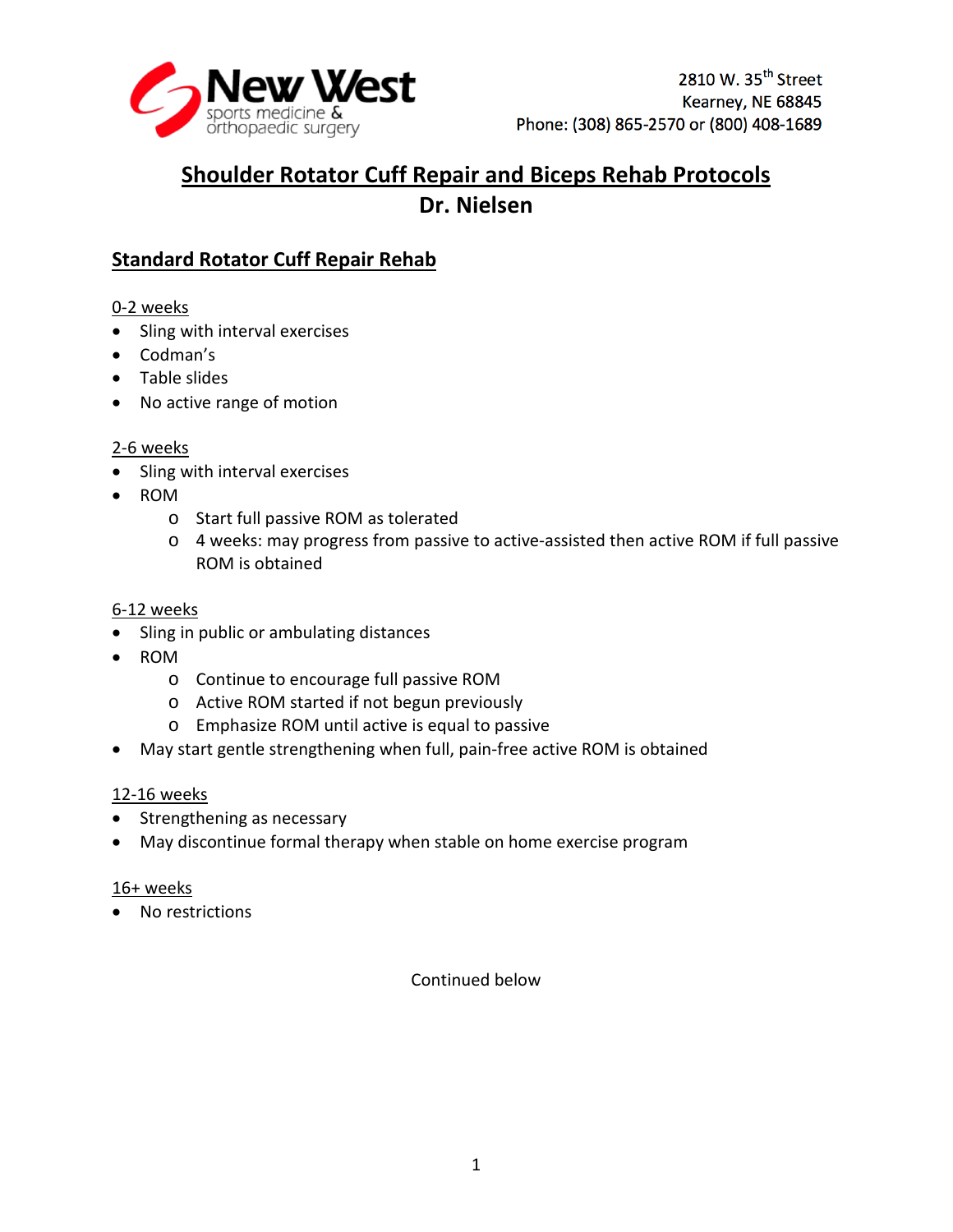## **Massive rotator cuff repair**

## 0-2 weeks

- Sling with interval exercises
- ROM
	- o Codman's
	- o Table slides
	- o No active ROM

#### 2-6 weeks

- Immobilizer with interval exercises
- ROM
	- o Passive ROM to 140 degrees forward flexion and abduction, full external rotation
	- o No active ROM

#### 6-10 weeks

- Sling when out of the house
	- o May use arm only with elbow against body
- ROM
	- o Full passive ROM
	- o Start active-assisted shoulder ROM

#### 10-16 weeks

- Sling no longer required
- ROM
	- o Continue encouraging full passive and active-assisted ROM
	- o Start active ROM

#### 16+ weeks

- Strengthening may be started if full active ROM
- Continue therapy as needed based on symptoms
- No restrictions

Continued below